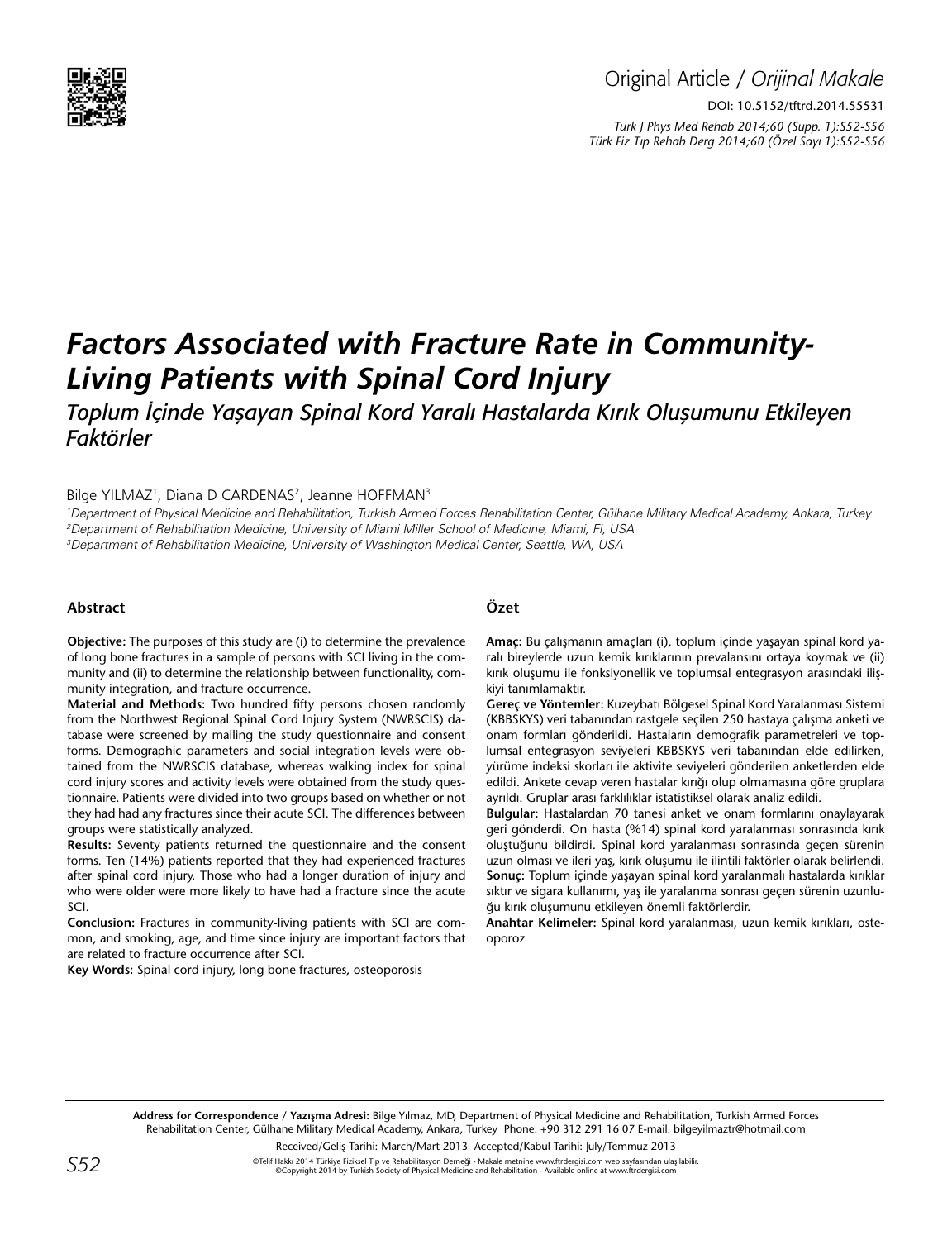## **Introduction**

Osteoporosis is a complication seen in approximately 75% of patients with SCI, and it increases the fracture rate 5- and 23-fold in the tibia and femur, respectively, when compared to able-bodied people (1,2). Cortical bone mineral loss is about 20%-25% over the first 2 years following SCI, whereas trabecular bone loss is about 55% (3). Efforts for the prevention of osteoporosis below the level of injury, such as exercise (4,5) and electrical stimulation (6,7), are not efficacious in this group of patients. The incidence of long bone fractures in SCI has been reported to be between 1%-7% (8-11) in short-term studies but 33% in long-term follow-up studies (12). Fractures in patients with SCI mostly result from minor traumas occurring during daily activities (9,10,13).

Immobilization and decreased weight load on the bones associated with the degree of paralysis are the main factors of osteopenia and osteoporosis in patients with spinal cord injury (SCI). Bone resorption markers begin to increase soon after the injury, and bone loss below the level of injury occurs early, especially in the first 6 months after SCI, and can predispose to long bone fractures. This study is a pilot study that will examine the factors that may impact this outcome of altered bone metabolism.

The purposes of this study are (i) to determine the prevalence of long bone fractures in a sample of persons with SCI living in the community and (ii) to determine the relationship between functionality, community integration, and fracture occurrence.

## **Material and Methods**

Exclusion criteria for this study were (1) SCI<18 and >55 years of age; (2) metabolic diseases, such as thyroid and parathyroid gland disorders and metabolic bone diseases (Paget's disease, algodystrophy); (3) chronic inflammatory diseases and malignancies; (4) treatment with drugs affecting bone metabolism, such as chronic corticosteroids (excluding any given at the time of the acute injury), oral contraceptive drugs, hormone replacement therapy, thiazide diuretics, antiepileptics, lithium, and androgens; and (5) chronic renal and liver diseases. The Northwest Regional Spinal Cord Injury System (NWRSCIS) database was prescreened for those exclusion criteria, and among 850 people who met the criteria, 250 persons chosen randomly were screened by mailing the study questionnaire and consent forms. The study design was approved by the IRB at University of Washington Medical Center.

Demographic data (gender, age, race, education level, date of injury, date of first admission to acute rehabilitation, hours of physical, occupational, recreational and vocational rehabilitation during their different admissions, American Spinal Injury Association [ASIA] motor, and sensory levels), ASIA Impairment Scale (14), Functional Independence Measure (FIM) (15), Craig Handicap Assessment Reporting Technique (CHART) (16), and Craig Hospital Inventory of Environmental Factors (CHIEF) (17) scores were obtained from the NWRSCIS database, whereas walking index for spinal cord injury (WISCI) (18) scores and activity levels were obtained from the study questionnaire.

Walking index for spinal cord injury is an index used to assess walking in patients with SCI. It has 19 levels of walking in a hierarchical order with the use of devices and assistance. Activity levels were assessed with the Godin Leisure Time Activity Questionnaire (GLTEQ) in our study (19). This is a 3-item selfreported questionnaire that shows strenuous, moderate, and mild activities weekly.

#### **Statistical Analysis**

Patients were divided into two groups based on whether or not they had had any fractures since their acute SCI. The differences between groups were statistically analyzed by using standard software (SPSS v10.0). Chi-square test was used for demographic characteristics, and Mann-Whitney U-test was used to compare study parameters between fracture and nonfracture groups.

#### **Results**

Seventy patients returned the questionnaire and the consent forms, and the return rate was 28%. Fifteen patients were female (21.4%), and 55 were male (78.6%). Mean age for the study group was 39.23±10.27 (between 21-55 years). Neurological level was cervical in 27, thoracic in 32, and lumbar in 11 patients. Other demographic parameters of the study group are presented in Table 1.

Ten (14%) patients reported that they had experienced fractures after spinal cord injury. Smoking was significantly common in patients who had fractures (Table 2). Age and time since injury were the two factors significantly associated with fractures (Table 3). Those who had a longer duration of injury and who were older were more likely to have had a fracture since the acute SCI. There was no difference between groups according to functional parameters used in this study. Specific parameters of patients who had fractures are presented in Table 4.

| Table 1. Descriptive statistics of the study group |                |         |        |                                     |  |  |  |
|----------------------------------------------------|----------------|---------|--------|-------------------------------------|--|--|--|
|                                                    | <b>Minimum</b> | Maximum | Mean   | <b>Standard</b><br><b>Deviation</b> |  |  |  |
| Age                                                | 21.00          | 55.00   | 39.23  | 10.27                               |  |  |  |
| BMI                                                | 16.70          | 47.40   | 25.17  | 6.57                                |  |  |  |
| Time since SCI                                     | 1.00           | 15.00   | 6.84   | 4.32                                |  |  |  |
| Exercise score                                     | .00            | 128.00  | 28.45  | 29.24                               |  |  |  |
| Leisure time activity                              | 1.00           | 4.00    | 2.20   | 0.76                                |  |  |  |
| WISCI                                              | 1.00           | 21.00   | 7.47   | 8.38                                |  |  |  |
| Age at injury                                      | 16.00          | 53.00   | 32.28  | 9.87                                |  |  |  |
| Motor FIM                                          | 6.00           | 54.00   | 26.51  | 13.36                               |  |  |  |
| <b>CHART-T</b>                                     | 220.00         | 600.00  | 470.54 | 121.9                               |  |  |  |
| <b>CHIEF-T</b>                                     | .00            | 3.00    | .87    | 0.81                                |  |  |  |

BMI: body mass index; WISCI: walking index for spinal cord injury; FIM: functional independence measure; CHART-T: Craig Handicap Assessment Reporting Technique-Total; CHIEF-T: Craig Hospital Inventory of Environmental Factors-Total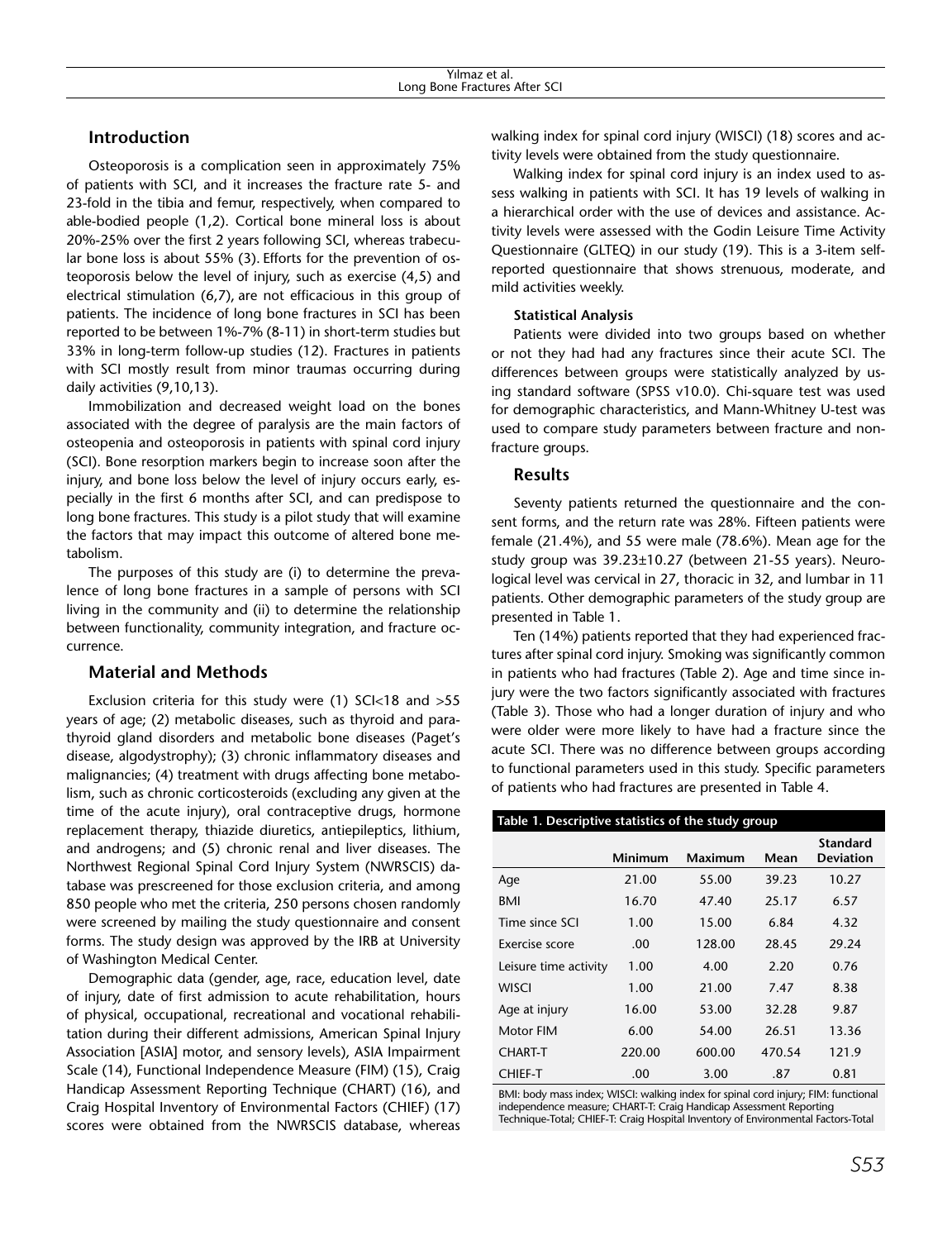| Table 2. Chi-square test results of the demographic characteristics<br>of study groups |                      |                          |      |  |  |  |  |
|----------------------------------------------------------------------------------------|----------------------|--------------------------|------|--|--|--|--|
|                                                                                        | Fx group<br>$(n=10)$ | Non-Fx group<br>$(n=60)$ | p    |  |  |  |  |
| Etiology                                                                               |                      |                          |      |  |  |  |  |
| <b>MVA</b>                                                                             | 4 (40%)              | 28 (46.7%)               | 0.50 |  |  |  |  |
| Gunshot wound                                                                          |                      | 5(8.3%)                  |      |  |  |  |  |
| Fall                                                                                   | 3(30%)               | 10 (16.7%)               |      |  |  |  |  |
| Crush (by tree, etc)                                                                   | $1(10\%)$            | $3(5.0\%)$               |      |  |  |  |  |
| Surgery                                                                                |                      | 1(1.7%)                  |      |  |  |  |  |
| Sports                                                                                 | 2(20%)               | 8(13.3)                  |      |  |  |  |  |
| Other                                                                                  |                      | 4(6.7)                   |      |  |  |  |  |
| Missing                                                                                |                      | 1(1.7%)                  |      |  |  |  |  |
| Race                                                                                   |                      |                          |      |  |  |  |  |
| Caucasian                                                                              | $9(90\%)$            | 48 (80%)                 | 0.70 |  |  |  |  |
| <b>Black</b>                                                                           |                      | $2(3.3\%)$               |      |  |  |  |  |
| Hispanic                                                                               |                      | 1(1.7%)                  |      |  |  |  |  |
| Asian American                                                                         |                      | 5(8.3%)                  |      |  |  |  |  |
| <b>Native</b>                                                                          |                      | 1(1.7%)                  |      |  |  |  |  |
| Unknown                                                                                |                      | 1(1.7%)                  |      |  |  |  |  |
| Other                                                                                  | $1(10\%)$            | 1(1.7%)                  |      |  |  |  |  |
| Missing                                                                                |                      | 1(1.7%)                  |      |  |  |  |  |
| Smoking                                                                                |                      |                          |      |  |  |  |  |
| No                                                                                     | $5(50.0\%)$          | 50 (83.3%)               | 0.04 |  |  |  |  |
| $<$ 1/2 packet                                                                         | $1(10.0\%)$          | $6(10.0\%)$              |      |  |  |  |  |
| $\geq$ 1/2 packet                                                                      | $3(30.0\%)$          | $3(5.0\%)$               |      |  |  |  |  |
| Missing                                                                                | $1(10.0\%)$          | 1(1.7%)                  |      |  |  |  |  |
| <b>DVT</b>                                                                             | 2(20%)               | 17 (28.3%)               | 0.85 |  |  |  |  |
| HO                                                                                     | 2(20%)               | $4(6.7\%)$               | 0.37 |  |  |  |  |
| Pressure sore                                                                          | 7 (70%)              | 28 (48.3%)               | 0.43 |  |  |  |  |
| $MN/2$ motor vobicle accident: $DYT$ deep voin thrombosis: HO: betergtonic             |                      |                          |      |  |  |  |  |

MVA: motor vehicle accident; DVT: deep vein thrombosis; HO: heterotopic ossification

## **Discussion**

The results of this study revealed that fractures are common in SCI persons and that fracture risk is increasing with smoking, a longer duration of injury, and increasing age in community-living persons with SCI. There was no difference between groups in terms of social integration, exercise level, and other demographic parameters.

The fractures after SCI are mostly due to minor traumas (9,10,13). Moreover, in some cases, there is no trauma reported. The distribution and the reason of fractures in our study group were relevant with the literature. Almost all of the fractures in this pilot study occurred below the level of injury, and the reason of the fractures was mostly minor activities, such as range-ofmotion exercises and transfers.

Early mobilization, standing, exercise, and functional electrical stimulation are the main recommended interventions for preventing osteoporosis in patients with SCI after the injury

#### **Table 3. Mann-Whitney U-test results between groups**

|                       | Fracture group<br>Mean (SD) | Non-fracture group<br>Mean (SD) | p     |
|-----------------------|-----------------------------|---------------------------------|-------|
| Age                   | 45.70 (7.33)                | 38.15(10.34)                    | 0.03  |
| BMI                   | 26.54 (7.38)                | 24.93 (6.46)                    | 0.48  |
| Time since injury     | 10.70 (3.97)                | 6.19(4.05)                      | 0.003 |
| Exercise score        | 21.80 (29.8)                | 29.69 (29.25)                   | 0.35  |
| Leisure time activity | 2.30(0.67)                  | 2.19(0.78)                      | 0.67  |
| Age at injury         | 34.90 (8.66)                | 31.83 (10.06)                   | 0.30  |
| Motor FIM             | 20.00 (7.86)                | 27.61 (13.82)                   | 0.11  |
| <b>CHART-P</b>        | 65.14 (43.49)               | 81.38 (32.21)                   | 0.22  |
| <b>CHART-M</b>        | 81.50 (19.55)               | 81.42 (22.34)                   | 0.86  |
| <b>CHART-O</b>        | 62.29 (21.93)               | 63.57 (37.41)                   | 0.74  |
| <b>CHART-T</b>        | 471.33 (98.88)              | 470.49 (123.94)                 | 0.80  |
| <b>CHIEF-T</b>        | 1.10(0.49)                  | 0.85(0.82)                      | 0.22  |
| <b>WISCI</b>          | 6.00(8.29)                  | 7.72 (8.44)                     | 0.44  |

BMI: body mass index; FIM: functional independence measure; CHART-P: Craig Handicap Assessment Reporting Technique-Physical Independence; CHART-M: Craig Handicap Assessment Reporting Technique-Mobility; CHART-O: Craig Handicap Assessment Reporting Technique-Occupation; CHART-T: Craig Handicap Assessment Reporting Technique-Total; CHIEF-T: Craig Hospital Inventory of Environmental Factors-Total; WISCI: Walking Index for Spinal Cord Injury

(20). However, the level of scientific evidence for those interventions is inconclusive and poor (20). On the other hand, the potential detrimental effects (falls and heterotopic ossification related to microtrauma) of these interventions are challenging. The results of our study showed that there was no difference between fracture and non-fracture groups in terms of exercise level, leisure time activity, WISCI, and social integration. Thus, the level of activity and standing seems to have no effect on fracture incidence in this pilot study.

Smoking is associated with low bone mineral density and increased fracture risk in the nondisabled population (21). Though its effect on bone loss is apparent, we could not find any article in the literature emphasizing its contributing effects on bone loss or fracture occurrence in patients with SCI (22). Our results showed that smoking may have an important effect, at least on fracture occurrence, in community-living adults with SCI. However, because of the small sample size of this study, this contributing effect needs to be confirmed with larger studies.

As it is well known, osteoporosis after SCI is a multifactorial and inevitable issue. Most of the drugs used for the complications and problems after SCI have a negative effect on bone metabolism. The necessity to use these drugs for months and years may further increase bone loss. Among these drugs, antidepressants are commonly used for depression and for neuropathic pain in the acute and subacute stages; antiepileptics are used for neuropathic pain; and heparin and low-molecular-weight heparin are used for the prophylaxis of deep vein thrombosis. However, in most of these instances, there is no alternative to shift these medications except, if possible, being careful while choosing the least detrimental ones on bone metabolism.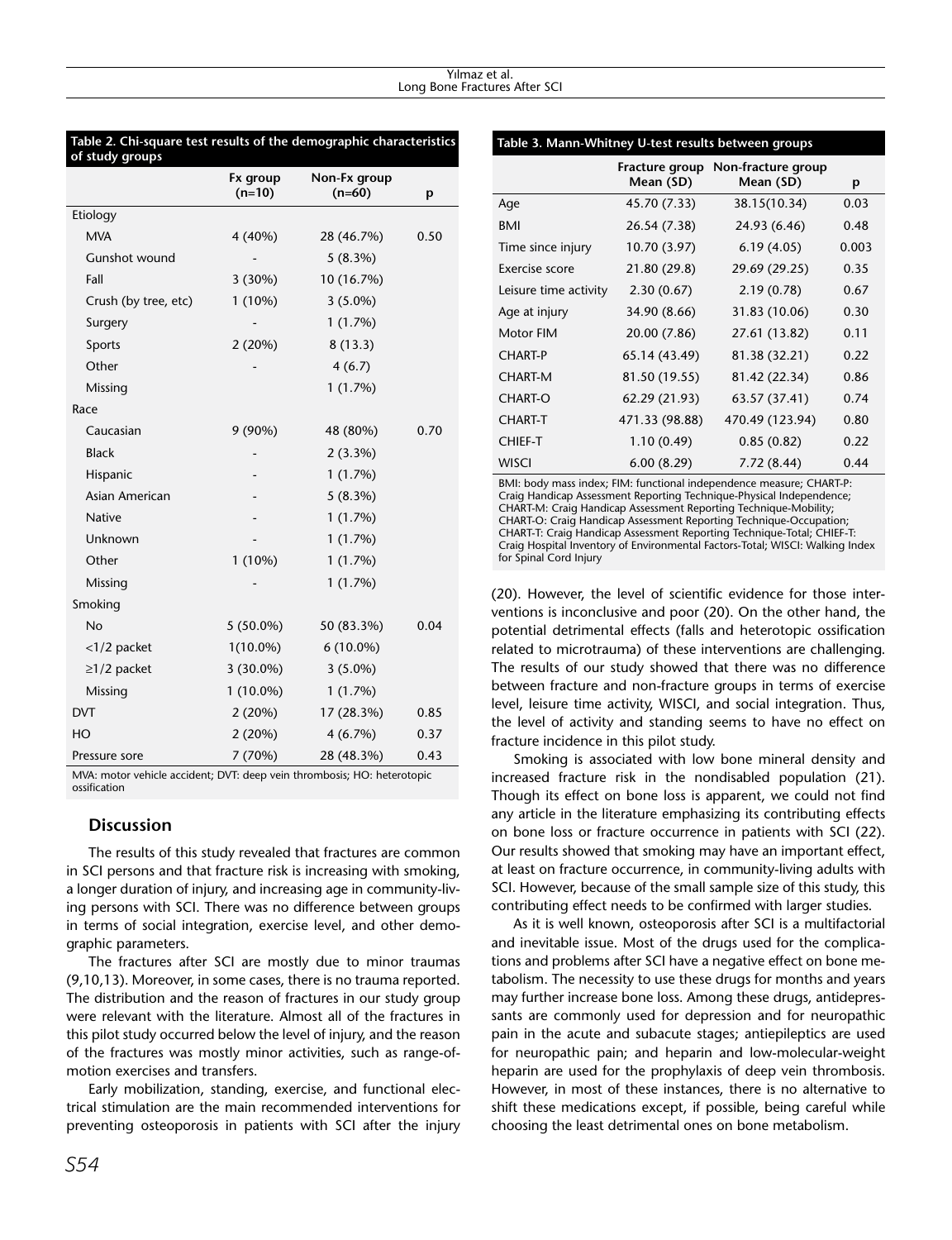#### Yılmaz et al. Long Bone Fractures After SCI

| Table 4. Properties of patients who had fractures                                                                                                             |     |       |            |                                 |                   |              |                 |            |              |                       |                       |
|---------------------------------------------------------------------------------------------------------------------------------------------------------------|-----|-------|------------|---------------------------------|-------------------|--------------|-----------------|------------|--------------|-----------------------|-----------------------|
| <b>Patient</b>                                                                                                                                                |     |       |            |                                 | <b>Neurologic</b> | <b>GLTEQ</b> | <b>Exercise</b> |            | <b>WISCI</b> |                       |                       |
|                                                                                                                                                               | AAI | BMI   | <b>DOI</b> | Etiology                        | Level (ASIA)      | Score        | frequency       | <b>FIM</b> | Score        | <b>Location of Fx</b> | Reason                |
| 46/F                                                                                                                                                          | 31  | 19,20 | 12/27/1990 | <b>MVA</b>                      | T12(C)            | 15           | 2               | 80         | 19           | Toe (1995)            | Kick                  |
|                                                                                                                                                               |     |       |            |                                 |                   |              |                 |            |              | Femur                 | <b>ROM</b>            |
|                                                                                                                                                               |     |       |            |                                 |                   |              |                 |            |              | Arm                   | Fall                  |
| 45/M                                                                                                                                                          | 30  | 20,30 |            | 11/04/1990 Crush (by tree, etc) | T6(A)             | 102          | $\mathbf{1}$    | 77         | $\mathbf{1}$ | Ankle                 | Accident              |
|                                                                                                                                                               |     |       |            |                                 |                   |              |                 |            |              | Finger                | Work                  |
|                                                                                                                                                               |     |       |            |                                 |                   |              |                 |            |              | Toe                   | <b>Kick</b>           |
| 47/M                                                                                                                                                          | 32  | 29,40 | 04/02/1991 | Fall                            | C6(A)             | 3            | 3               | 59         | 1            | Hand (2002)           | Fall                  |
| 47/M                                                                                                                                                          | 34  | 22,70 | 01/28/1992 | <b>MVA</b>                      | C5(A)             | 0            | 2               | 34         | 1            | Shoulder              | Seizure               |
| 52/M                                                                                                                                                          | 39  | 19,70 | 08/16/1992 | Other                           | C5(A)             | 21           | $\overline{2}$  | 77         | 21           | Arm                   | <b>MWA</b>            |
| 39/M                                                                                                                                                          | 29  | 21,70 | 07/19/1995 | <b>MVA</b>                      | C1(B)             | 0            | 3               | 16         | $\mathbf{1}$ | Humerus (2003)        | <b>ROM</b>            |
|                                                                                                                                                               |     |       |            |                                 |                   |              |                 |            |              | Calcaneus (2004)      | Kick                  |
| 30/F                                                                                                                                                          | 21  | 40,40 | 01/17/1996 | <b>MVA</b>                      | T4(B)             | 9            | 2               | 99         | $\mathbf{1}$ | <b>Toe</b>            | Fall                  |
| 50/M                                                                                                                                                          | 41  | 28,60 | 03/30/1996 | Fall                            | T8(A)             | 28           | $\overline{2}$  | 48         | $\mathbf{1}$ | Knee (1998)           | <b>NA</b>             |
| 44/M                                                                                                                                                          | 39  | 36,90 | 09/24/2000 | Other                           | L1(A)             | 19           | 3               | 85         | 13           | Calcaneus (2003)      | Strenuous<br>Activity |
| 57/M                                                                                                                                                          | 53  | 26,50 | 10/08/2001 | Fall                            | C3(A)             | 21           | 3               | 13         | $\mathbf{1}$ | Wrist (2003)          | Transfer              |
| AAI: age at injury; BMI: body mass index; DOI: date of injury; GLTEQ: Godin leisure time exercise questionnaire; WISCI: walking index for spinal cord injury; |     |       |            |                                 |                   |              |                 |            |              |                       |                       |

MVA: motor vehicle accident; NA: not available

Bisphosphonates are a group of drugs used in the treatment of osteoporosis in able-bodied people. These drugs help to recover bone loss by inhibiting osteoclastic activity. There are promising reports in the literature about the use of bisphosphonates in patients with SCI for fracture prevention. However, in a recent review (23), it was pointed out that the data in the literature are insufficient to recommend routine use of bisphosphonates in SCI patients. It is obvious that further studies need to evaluate whether bisphosphonates prevent bone loss during acute periods and whether the effect of bisphosphonates on bone mineral density in SCI is associated with fracture risk reduction.

The limitation of our study was the small sample size, related to low response rate. This might have shaded the possible effects of other parameters on fracture occurrence in patients with SCI.

#### **Conclusion**

Fractures after SCI are common, and smoking, age, and time since injury are important factors that are related to fracture occurrence after SCI. When bone metabolism after SCI is analyzed and the insufficient results of different interventions, such as exercise and functional electrical stimulation, and the reported insufficient efficacy of the treatment of osteoporosis are taken into account, the necessity of prophylaxis for osteoporosis seems reasonable.

**Ethics Committee Approval:** Study was approved by IRB at University of Washington Medical Center.

**Informed Consent:** Consent forms were mailed to each patient and the results of questionaires of the patients who signed the consent forms were used for the study.

**Peer-review:** Externally peer-reviewed.

**Author Contributions:** Concept - B.Y., D.D.C.; Design - B.Y., D.D.C., J.H.; Supervision - D.D.C.; Funding - D.D.C.; Materials - D.D.C.; Data Collection and/or Processing - B.Y.; Analysis and/or Interpretation - B.Y., D.D.C., J.H.; Literature Review - B.Y., D.D.C.; Writer - B.Y., D.D.C.; Critical Review - D.D.C., J.H.

**Conflict of Interest:** No conflict of interest was declared by the authors.

**Financial Disclosure:** Supported by the National Institute on Disability and Rehabilitation Research, Office of Special Education and Rehabilitation Services, US Department of Education (grant no. H133N000003).

**Etik Komite Onayı:** Çalışma, University of Washington Medical Center- Institutional Review Board tarafından onaylanmıştır.

**Hasta Onamı:** Onam formları anketlerle beraber gönderilmiş, imzalayan hastaların verileri çalışmaya dahil edilmiştir.

#### **Hakem değerlendirmesi:** Dış bağımsız.

**Yazar Katkıları:** Fikir - B.Y., D.D.C.; Tasarım - B.Y., D.D.C., J.H.; Denetleme - D.D.C.; Kaynaklar - D.D.C.; Malzemeler - D.D.C.; Veri toplanması ve/veya işlemesi - B.Y.; Analiz ve/veya yorum - B.Y., D.D.C., J.H.; Literatür taraması - B.Y., D.D.C.; Yazıyı yazan - B.Y., D.D.C.; Eleştirel İnceleme - D.D.C., J.H.

**Çıkar Çatışması:** Yazarlar çıkar çatışması bildirmemişlerdir.

**Finansal Destek:** Ulusal Dizabilite ve Rehabilitasyon Araştırmaları Enstitüsü, Özel Eğitim ve Rehabilitasyon Servisleri